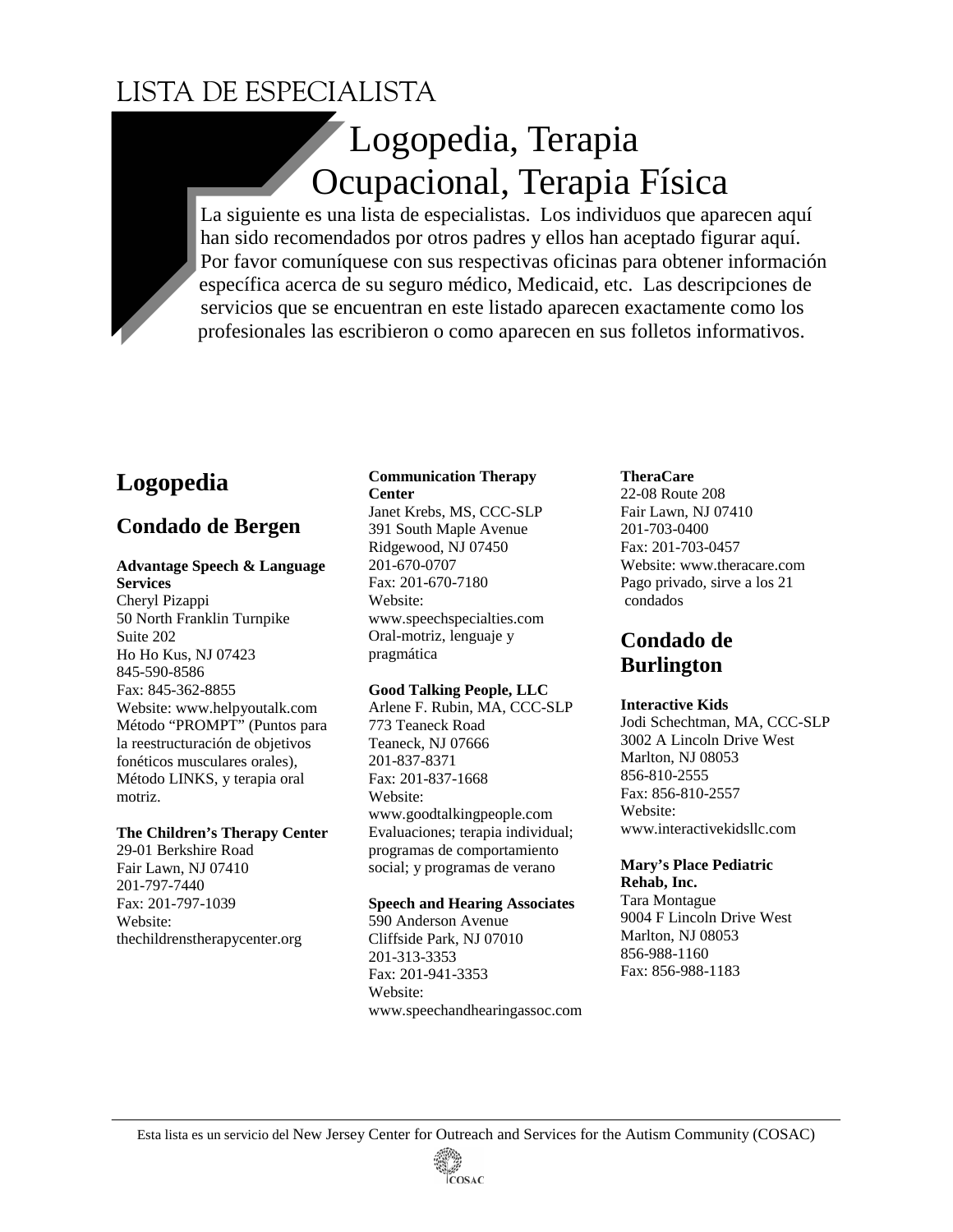# **Condado de Camden**

#### **Communication Behavior**

**Associates, LLC**  804 Park Avenue Collingswood, NJ 08108 856-858-3673 Fax: 856-869-9469 Website: communicationbehaviorassociates.com

### **Meryl Rosenblum, MS, CCC/ SLP-L**

1930 Route 70 East, Suite B-11 Cherry Hill, NJ 08003 856-489-5787 Fax: 856-489-5799

### **TheraCare**

6981 North Park Drive Pennsauken, NJ 08109 800-393-1306 Fax: 800-393-1307 Website: www.theracare.com Pago privado, sirve a los 21 condados

### **Voorhees Pediatric**

**Rehabilitation Services**  1304 Laurel Oak Road Voorhees, NJ 08043 856-346-3300, x. 482 Fax: 856-435-4223

# **Condado de Essex**

### **Children's Specialized Hospital**

**– Newark**  395-97 North 5<sup>th</sup> Street Newark, NJ 07107 973-483-8998 Fax: 973-483-2864 Website: www.childrens-specialized.org

#### **Speech and Hearing Associates**

15 Village Plaza South Orange, NJ 07079 973-763-2841 Fax: 973-763-7331 Website: www.speechandhearingassoc.com

#### **TIKES-Therapeutic Intervention for Kids and Educational Support**  Barbara Goldfarb-Portnoff 206 Millburn Avenue, Suite 11A Millburn, NJ 07011 973-376-5888 Fax: 973-376-0115 Oral Motriz; Método "PROMPT" (Puntos para la reestructuración de objetivos fonéticos musculares orales); intervenciones de comportamiento combinado con enfoques de desarrollo

# **Condado de Hudson**

### **Jersey City Medical Center**

**Rehabilitation Services**  Sandra Freeman, Chief Speech & Audiology Provident Ambulatory Care **Center** 395 Grand Street, 3rd Floor Jersey City, NJ 07302 201-915-5410 Fax: 201-915-2411 Email: sfreeman@libertyhcs.org Audiología

### **Talk 2 Me, LLC**

Shelbi Camhi 720 Monroe Street, Suite C408 Hoboken, NJ 07030 201-386-0344

# **Condado de Mercer**

### **Children's Specialized Hospital**

**Outpatient Center at Hamilton**  3575 Quakerbridge Road Hamilton, NJ 08619 609-631-2800 Fax: 609-631-2897 Website: www.childrenspecialized.org Tiene servicios de audiología

### **Eden Family of Services**

One Eden Way Princeton, NJ 08540 609-987-0099 Fax: 609-987-0243 Website: www.edenservices.org Evaluación

#### **Princeton Speech-Language & Learning Center**  Terri Rossman 19 Wall Street Princeton, NJ 08540

609-924-7080 Fax: 609-924-6563 Website: www.psllcnj.com

### **Condado de Middlesex**

#### **Rena Contessa, MS, CCC-SLP**  192 Carlton Club Drive Piscataway, NJ 08854 848-228-0159

#### **Cross County Clinical & Educational Services**

Elizabeth S. Palumbo, MA, CCC-SLP 317 Route 27, Suite 2B Kendall Park, NJ 08824 732-821-1266 Fax: 732-821-5886 Asesoramientos psicológicos, educativos y asistencia social

#### **Speech and Hearing Associates**

1030 St. Georges Avenue Avenel, NJ 07001 732-750-4660 Website: www.speechandhearingassoc.com

### **TheraCare**

3010 Bordentown Road Parlin, NJ 08059 732-553-1011 Fax: 732-553-0196 Website: www.theracare.com Pago privado, sirve a los 21 condados

### **Condado de Monmouth**

### **Children's Center Programs**

1115 Green Grove Road Neptune, NJ 07753 732-922-0228 Fax: 732-922-8133 Website: www.ccprograms.com

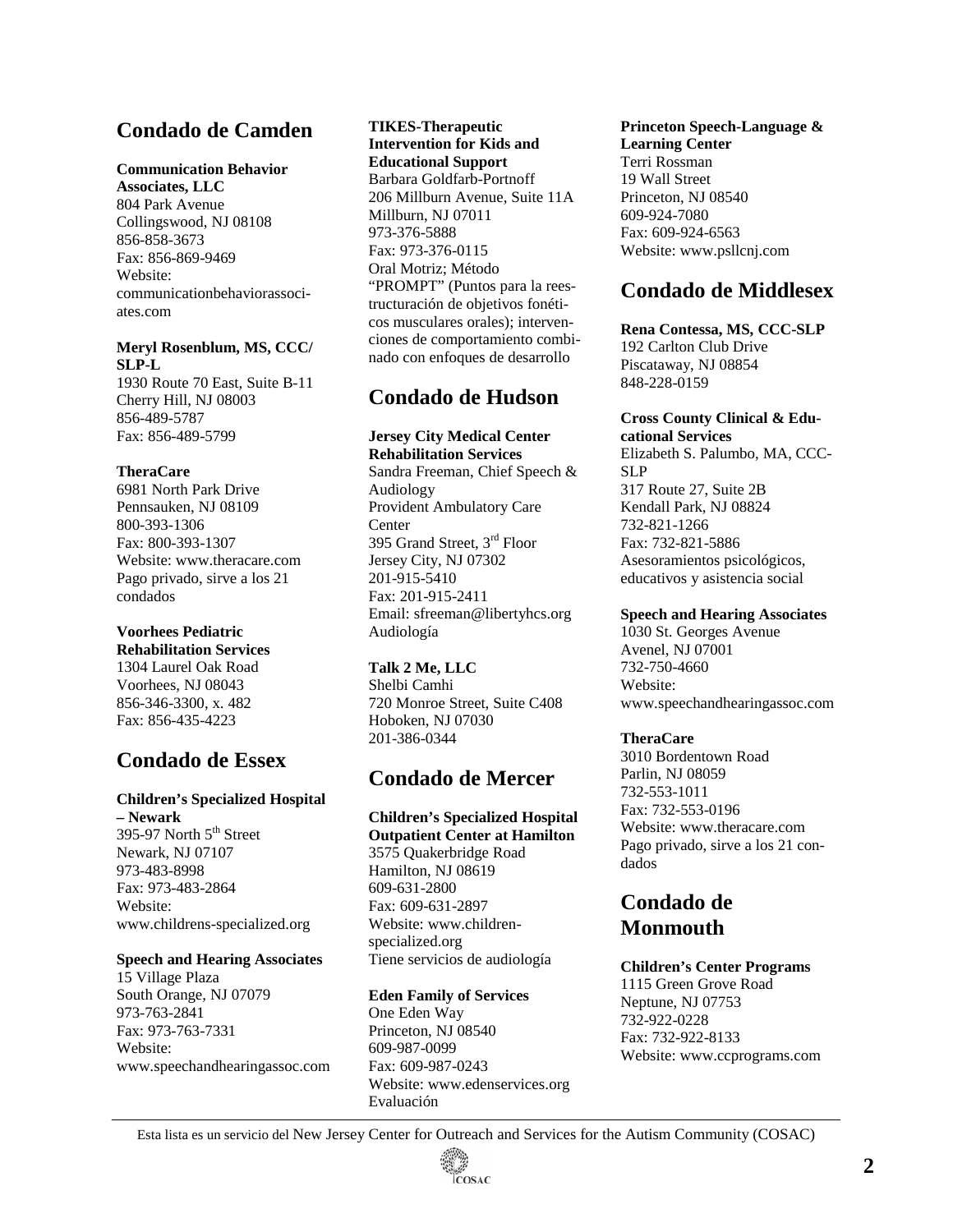### **Brenda Puskas, MA, CCC/SLP**

10 Bay Hill Road Leonardo, NJ 07737 732-708-9772 10 años de experiencia en autismo/Trastorno de Desintegración de la Infancia (PDD)

### **Speech Language Learning Center**

Kimberly Black Vigha Desai-Weimer 65 Route 34 North, Unit 104 Colts Neck, NJ 07722 732-761-0005 Fax: 732-761-0075

### **Speech Start, PA**

Bernadette Mullen, MA, CCC-SLP Victoria Vitello Parisi, MA, CCC-SLP 1 Bethany Road Hazlet, NJ 07730 732-888-3912 Fax: 732-888-3916 Email: speechstrt@aol.com Evaluaciones; procesamiento auditivo; terapia individual y de grupo para apraxia, autismo; trastornos fonológicos

#### **Speech Therapy Services**

Linda Rembisz, MA, CCC-SLP One Executive Drive Tinton Falls, NJ 07701 732-741-8073 Fax: 732-741-6521 Lenguaje, alimentación, y grupos de lenguaje-socialización

### **Condado de Morris**

**The Community Speech Language and Learning Center**  Katherine M. F. Gallagher, MA, CCC-SLP 12 Sunderland Road Denville, NJ 07834 973-627-0456 Fax: 973-586-2491 Website: speechlanguageandlearning.com

#### **Kid Therapy, LLC**

Kelly Zaros Berman, OTR, CIMI 95 West Main Street Chester, NJ 07930 908-879-5459 Fax: 908-879-4117

#### **Pediatric Therapeutics, LLC**

Sheila Allen, MA, OTR 330 Main Street Chatham, NJ 07928 973-635-0202 Fax: 973-635-9609

### **Condado de Ocean**

#### **Children's Specialized Hospital – Toms River**

94 Steven's Road Toms River, NJ 08755 888-244-5373 Fax: 732-797-3830 Website: www.childrens-specialized.org

#### **Classic Rehabilitation, LTD**

160 Airport Road Lakewood, NJ 08701 732-367-1888 Fax: 732-367-5910

#### **Robin Sickles, MEd, MA, CCC**

1646 Cedar Stream Court Toms River, NJ 08755 732-244-4953 Fax: 732-244-3236 Lenguaje, voz, tartamudeo, y d isfagia.

### **Condado de Passaic**

**MSB Therapy, LLC**  Meredith S. Bazaar, MA, CCC 55 Skyland Drive, Suite 206A Ringwood, NJ 07456 201-306-9818

#### **Occupational Therapy**

**Consultants, Inc.**  1010 Clifton Avenue Clifton, NJ 07013 973-249-1884 Fax: 973-249-0191 Website: www.otcnj.com

#### **Speech and Hearing Associates**

60 Notch Road West Paterson, NJ 07424 973-785-0696 Fax: 973-785-0725 Website: www.speechandhearingassoc.com

#### **STARS – Solomon Therapeutics & Resource Specialists**

Estelle Solomon & Michelle Levitt 89 Baldwin Terrace Wayne, NJ 07470 973-696-3928 Fax: 973-696-5209 Problemas oral motriz, retraso en el desarrollo del habla y lenguaje; Método PECS, Sistemas de Comunicación Aumentativos y Alternativos (AAC), Método "PROMPT" (Puntos para la reestructuración de objetivos fonéticos musculares orales), alimentación, especializados en niños dentro del espectro autista.

### **Condado de Somerset**

#### **ASAP-A Step Ahead Program, LLC**

411 King George Road, Suite 207 Basking Ridge, NJ 07920 908-542-0002 Fax: 908-542-0003 Website: ww.asapprogram.org

### **Kids on the Grow Pediatric**

**Rehab Center, PA**  378 South Branch Road Suite 405 Hillsborough, NJ 08844 908-369-1133 Fax: 908-369-1147

#### **Speech and Hearing Associates**

242 East Main Street Somerville, NJ 08876 908-575-0399 Fax: 908-575-0440 Website: www.speechandhearingassoc.com

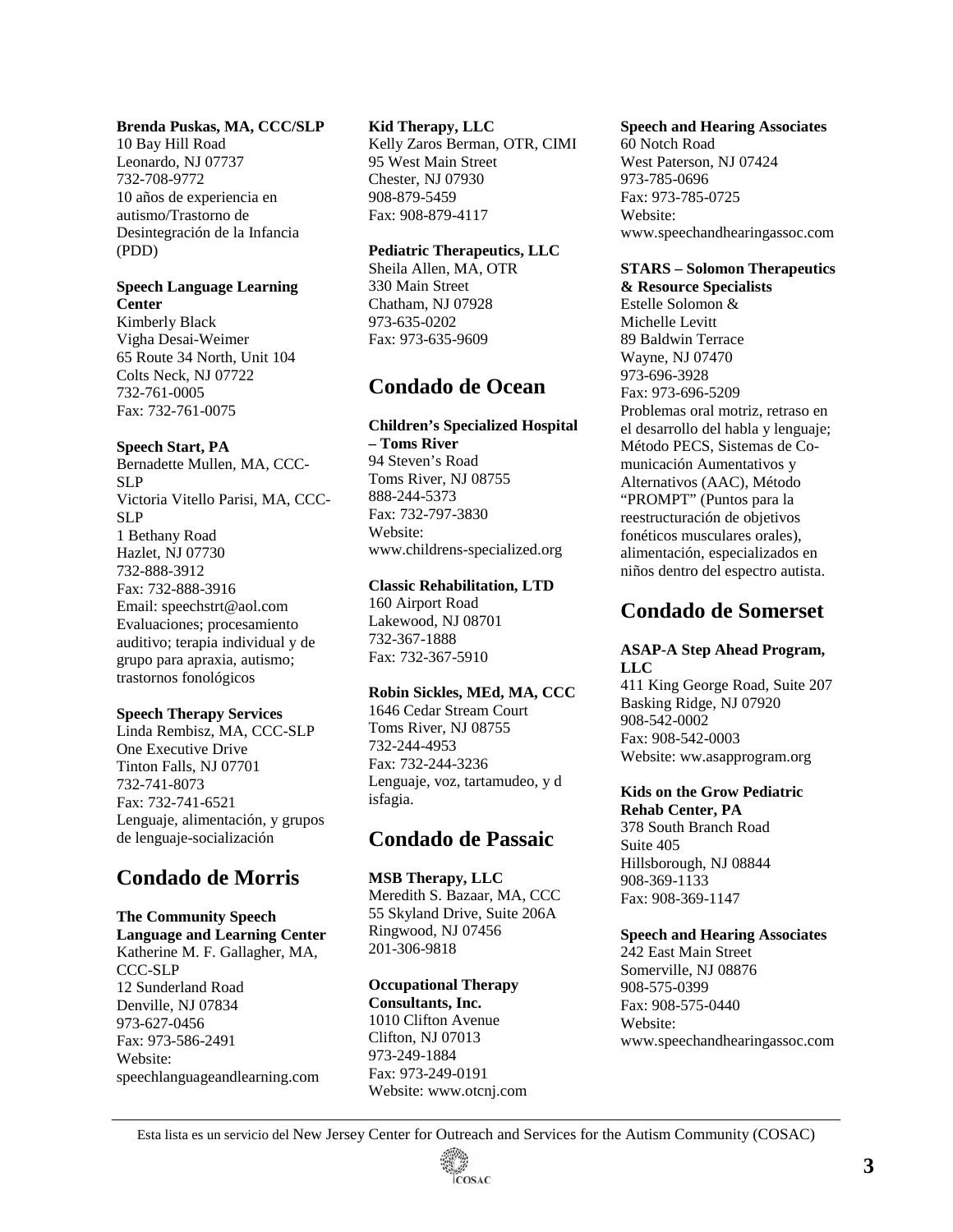### **Lynn Steckley, MA, CCC-SLP**

736 Mountain Boulevard Watchung, NJ 07069 908-753-5588 Fax: 908-226-0493 Lenguaje receptivo/expresivo, apraxia verbal, y pragmática interactiva.

#### **Team Hope Speech & Pediatric Therapy Center**

Hope Fernicola, MA, CCC-SLP 115 Morristown Road, Route 202 Bernardsville, NJ 07924 908-766-1717 Fax: 908-766-1307 Website: www.teamhope.com Método "PROMPT" (Puntos para la reestructuración de objetivos fonéticos musculares orales), y terapia visual motriz

### **Condado de Sussex**

### **Accent on Communication, LLC**

350 Sparta Avenue, Building A Sparta, NJ 07871 973-729-1151 Terapia motriz-oral y servicios de alimentación

# **Condado de Union**

# **Children's Specialized Hospital**

**– Mountainside**  150 New Providence Road Mountainside, NJ 07092 908-301-5491 Fax: 908-301-5408 Website: www.childrens-specialized.org

#### **Children's Specialized Hospital – Roselle Park**

316 West Westfield Avenue Roselle Park, NJ 07204 908-259-3300 Fax: 908-259-3365 Website: www.childrens-specialized.org

#### **Speech and Hearing Associates, Main Office**

121 South Euclid Avenue Westfield, NJ 07090 908-232-2900 Website: www.speechandhearingassoc.com

### **The Summit Center for Learning**

Natalie M. Elman, PhD, LDTC 226 Morris Avenue Springfield, NJ 07081 973-564-9552 Fax: 973-912-8758 Website: www.sclinc.net Proporcionamos evaluaciones educativas y grupos de habilidad social

# **Condado de Warren**

### **Hackettstown Regional Medical Center**

Therapy Center-TC Kids 651 Willow Grove Street Hackettstown, NJ 07840 908-850-6835 Fax: 908-979-8700

# **Terapia Ocupacional**

### **Condado de Bergen**

### **The Children's Therapy Center**

29-01 Berkshire Road Fair Lawn, NJ 07410 201-797-7440 Fax: 201-797-1039 Website: thechildrenstherapycenter.org

#### **Roberta Cohen**

15 Lynne Place Hillsdale, NJ 07642 201-666-7688

#### **Pediatric Occupational Therapy Services**

Chaye Lamm Warburg 1415 Queen Ann Road Teaneck, NJ 07666 201-837-9993 Fax: 201-837-9465

### **TheraCare**

22-08 Route 208 Fair Lawn, NJ 07410 201-703-0400 Fax: 201-703-0457 Website: www.theracare.com Pago privado, sirve a los 21 condados

# **Condado de Burlington**

### **Eileen Lewis, OTR/L**

Burlington County Special Services School District 20 Pioneer Boulevard Westampton, NJ 08060 609-261-5600 Fax: 609-949-7419 Website: www.bcsssd.k12.nj.us Adiestrado en el método TEACCH (Tratamiento y Educación de los Niños Autistas con Impedimentos Relacionados con la Comunicación) y el método "*Handwriting Without Tears*" (Escritura sin Lágrimas).

### **Mary's Place Pediatric Rehab, Inc.**

Tara Montague 9004 F Lincoln Drive West Marlton, NJ 08053 856-988-1160 Fax: 856-988-1183

### **Condado de Camden**

### **Marni Ehrlich, OT**

The Executive Mews Building B Suite 12, 1930 Route 70 East Cherry Hill, NJ 08003 267-242-0170 Fax: 856-489-7464 Email: Marni.Ehrlich@comcast.net

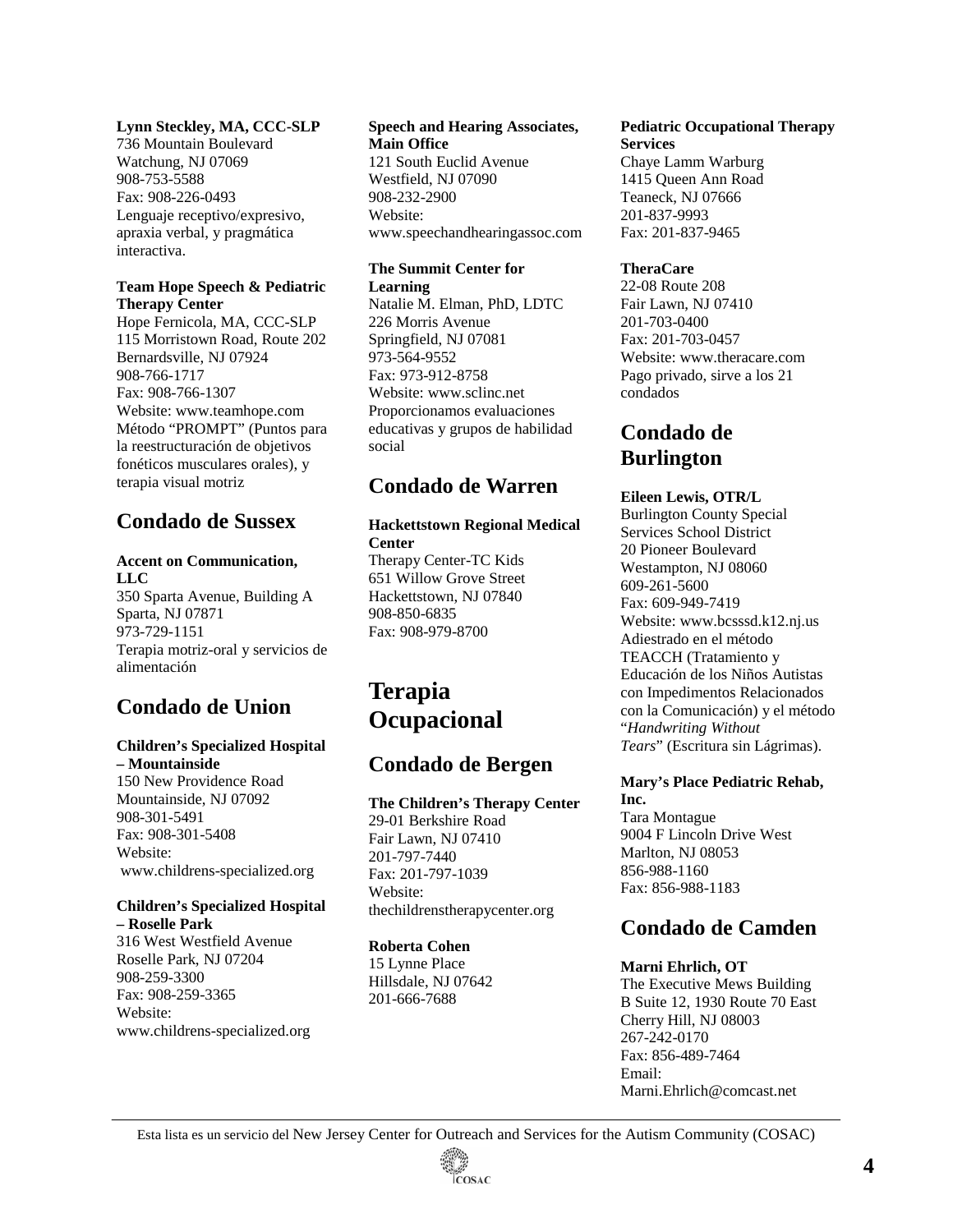#### **TheraCare**

6981 North Park Drive Pennsauken, NJ 08109 800-393-1306 Fax: 800-393-1307 Website: www.theracare.com Pago privado, sirve a los 21 condados

### **Voorhees Pediatric**

**Rehabilitation Services**  1304 Laurel Oak Road Voorhees, NJ 08043 856-346-3300, x. 482 Fax: 856-435-4223

### **Condado de Essex**

### **Bloomfield Institute of Physical**

**Occupational Therapy**  199 Broad Street, Suite 2D Bloomfield, NJ 07003 973-680-1971 Fax: 973-680-4837 Other location: 825 Bloomfield Avenue, Suite 105 Verona, NJ 07044 973-239-1176 Fax: 973-239-9201

#### **Children's Specialized Hospital – Newark**

395-97 North 5<sup>th</sup> Street Newark, NJ 07107 973-483-8998 Fax: 973-483-2864 Website: www.childrens-specialized.org

### **Condado de Hudson**

#### **Jersey City Medical Center Rehabilitation Services**

Sandra Freeman, Chief Speech & Audiology Provident Ambulatory Care Center 395 Grand Street, 3rd Floor Jersey City, NJ 07302 201-915-5410 Fax: 201-915-2411 Email: sfreeman@libertyhcs.org

### **Condado de Hunterdon**

#### **Sensagration Whole Child Center, LLC**

75 North Street, Suite 11 Bloomsbury, NJ 08804 908-479-1000 Fax: 908-847-0389 Website: www.sensagration.com

# **Condado de Mercer**

### **Children's Specialized Hospital**

**Outpatient Center at Hamilton**  3575 Quakerbridge Road Hamilton, NJ 08619 609-631-2800 Fax: 609-631-2897 Website: www.childrenspecialized.org

### **Occupational Therapy**

**Associates of Princeton, LLC**  Gilda Rivera, MS, OTR/L Sharyn Rudofsky, OTR/L Sarah Seemann, OTR/L 219 Wall Street Princeton, NJ 08540 609-921-1555 Fax: 609-921-1065 Website: www.otap.net Métodos ABA, DIR Floortime e integración sensorial

### **Condado de Middlesex**

**TheraCare** 

3010 Bordentown Road Parlin, NJ 08059 732-553-1011 Fax: 732-553-0196 Website: www.theracare.com Pago privado, sirve a los 21 condados

### **Condado de Monmouth**

#### **Avon Occupational Therapy, Inc.**

Susan Smith-Foley, MPA, OTR, **BCP** 400 Woodland Avenue Avon By The Sea, NJ 07717 732-988-3444 Licencia para ejercer otorgada por la Junta de la Asociación Americana de Terapeutas Ocupacional, certificadon en integración sensorial.

#### **Children's Center Programs**

1115 Green Grove Road Neptune, NJ 07753 732-922-0228 Fax: 732-922-8133 Website: www.ccprograms.com

#### **Occupational Therapy Services**

Marylou From-Smerecznik, OTR/L One Executive Drive Tinton Falls, NJ 07701 732-741-8073 Fax: 732-741-6521 Email: mlfrom@aol.com Consultorio se limitan a pediatría.

#### **Ursula Shah**

18 Dearborn Drive Holmdel, NJ 07733 732-778-6854 Fax: 732-264-3065 Especialización en terapia ocupacional pediátrica. Integración sensorial (certificada en SIPT), alimentación motriz oral, técnica para el desarrollo neurológico

#### **Speech Start, PA**

Bernadette Mullen, MA, CCC-SLP Victoria Vitello Parisi, MA, CCC-SLP 1 Bethany Road Hazlet, NJ 07730 732-888-3912 Fax: 732-888-3916 Email: speechstrt@aol.com

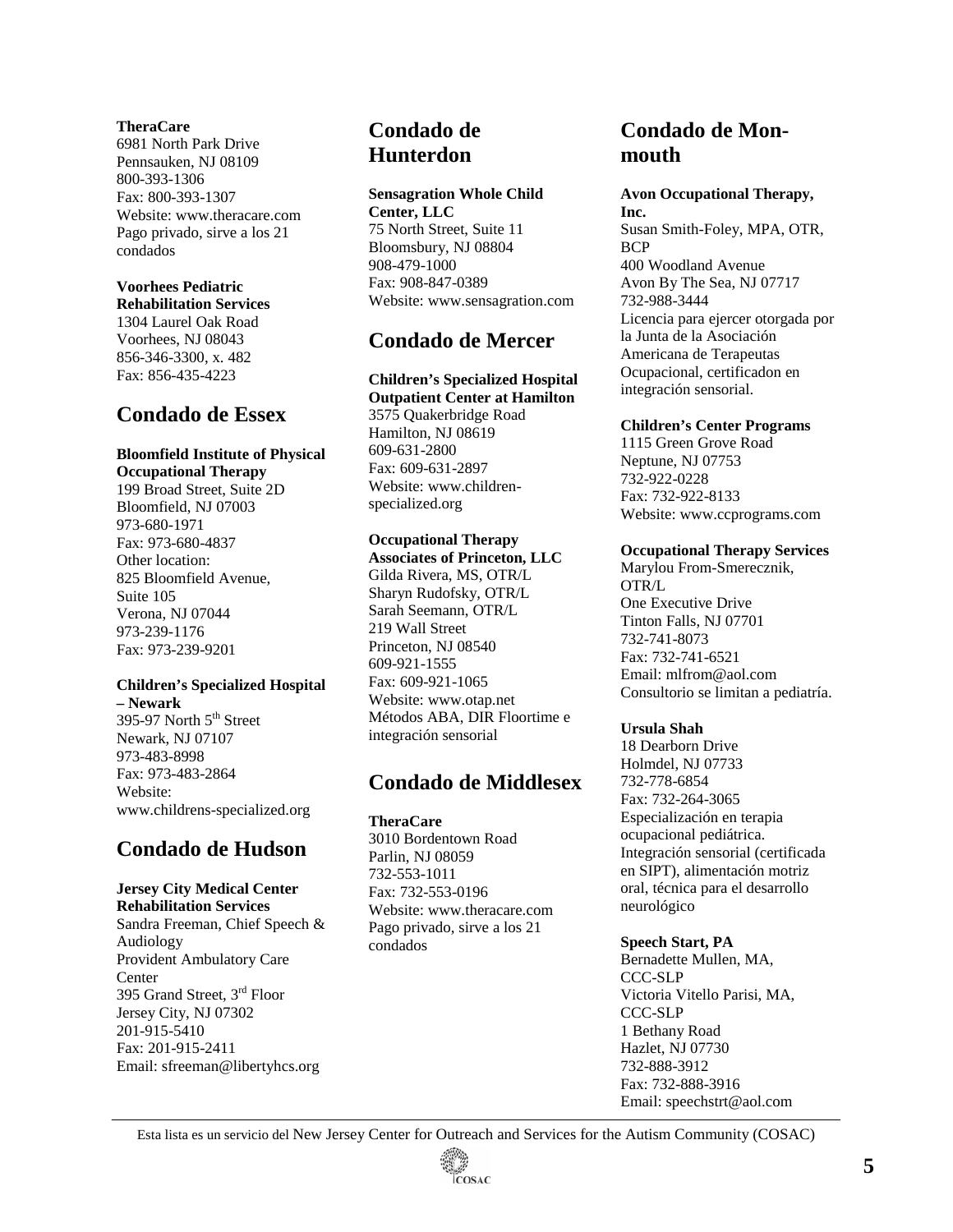# **Condado de Morris**

#### **Kid Therapy, LLC**

Kelly Zaros Berman, OTR, CIMI 95 West Main Street Chester, NJ 07930 908-879-5459 Fax: 908-879-4117

### **Pediatric Therapeutics, LLC**

Sheila Allen, MA, OTR 330 Main Street Chatham, NJ 07928 973-635-0202 Fax: 973-635-9609

# **Condado de Ocean**

### **Children's Specialized Hospital**

**– Toms River**  94 Steven's Road Toms River, NJ 08755 888-244-5373 Fax: 732-797-3830 Website: www.childrens-specialized.org

#### **Classic Rehabilitation, LTD**

160 Airport Road Lakewood, NJ 08701 732-367-1888 Fax: 732-367-5910

### **Occupational Therapy Services**

Aileen Matt, OTR 2101 Veterans Memorial Way Point Pleasant, NJ 08742 732-701-1101 Fax: 732-701-1102 Integración sensorial

# **Condado de Passaic**

# **Occupational Therapy**

 **Consultants, Inc.**  1010 Clifton Avenue Clifton, NJ 07013 973-249-1884 Fax: 973-249-0191 Website: www.otcnj.com

# **Condado de Somerset**

#### **ASAP-A Step Ahead Program, LLC**

411 King George Road, Suite 207 Basking Ridge, NJ 07920 908-542-0002 Fax: 908-542-0003 Website: ww.asapprogram.org

#### **Kids on the Grow Pediatric Rehab Center, PA**

378 South Branch Road Suite 405 Hillsborough, NJ 08844 908-369-1133 Fax: 908-369-1147

### **Kathleen McMahon Lubarsky, OTR**

50 Manchester Drive Basking Ridge, NJ 07920 908-953-0935

#### **Team Hope Speech & Pediatric Therapy Center**

Hope Fernicola, MA, CCC-SLP 115 Morristown Road, Route 202 Bernardsville, NJ 07924 908-766-1717 Fax: 908-766-1307 Website: www.teamhope.com Método "PROMPT" (Puntos para la reestructuración de objetivos fonéticos musculares orales), y terapia visual motriz

### **Condado de Sussex**

### **Associated Pediatric Therapists**

Beth Carswell, OTR, LLC 350 Sparta Avenue, Building A Sparta, NJ 07871 973-726-5225

# **Condado de Union**

#### **Children's Specialized Hospital – Mountainside**

150 New Providence Road Mountainside, NJ 07092 908-301-5491 Fax: 908-301-5408 Website: childrens-specialized.org

#### **Children's Specialized Hospital – Roselle Park**

316 West Westfield Avenue Roselle Park, NJ 07204 908-259-3300 Fax: 908-259-3365 Website: www.childrens-specialized.org

# **The Summit Center for**

 **Learning**  Natalie M. Elman, PhD, LDTC 226 Morris Avenue Springfield, NJ 07081 973-564-9552 Fax: 973-912-8758 Website: www.sclinc.net

### **Condado de Warren**

#### **Hackettstown Regional Medical Center**

Therapy Center-TC Kids 651 Willow Grove Street Hackettstown, NJ 07840 908-850-6835 Fax: 908-979-8700

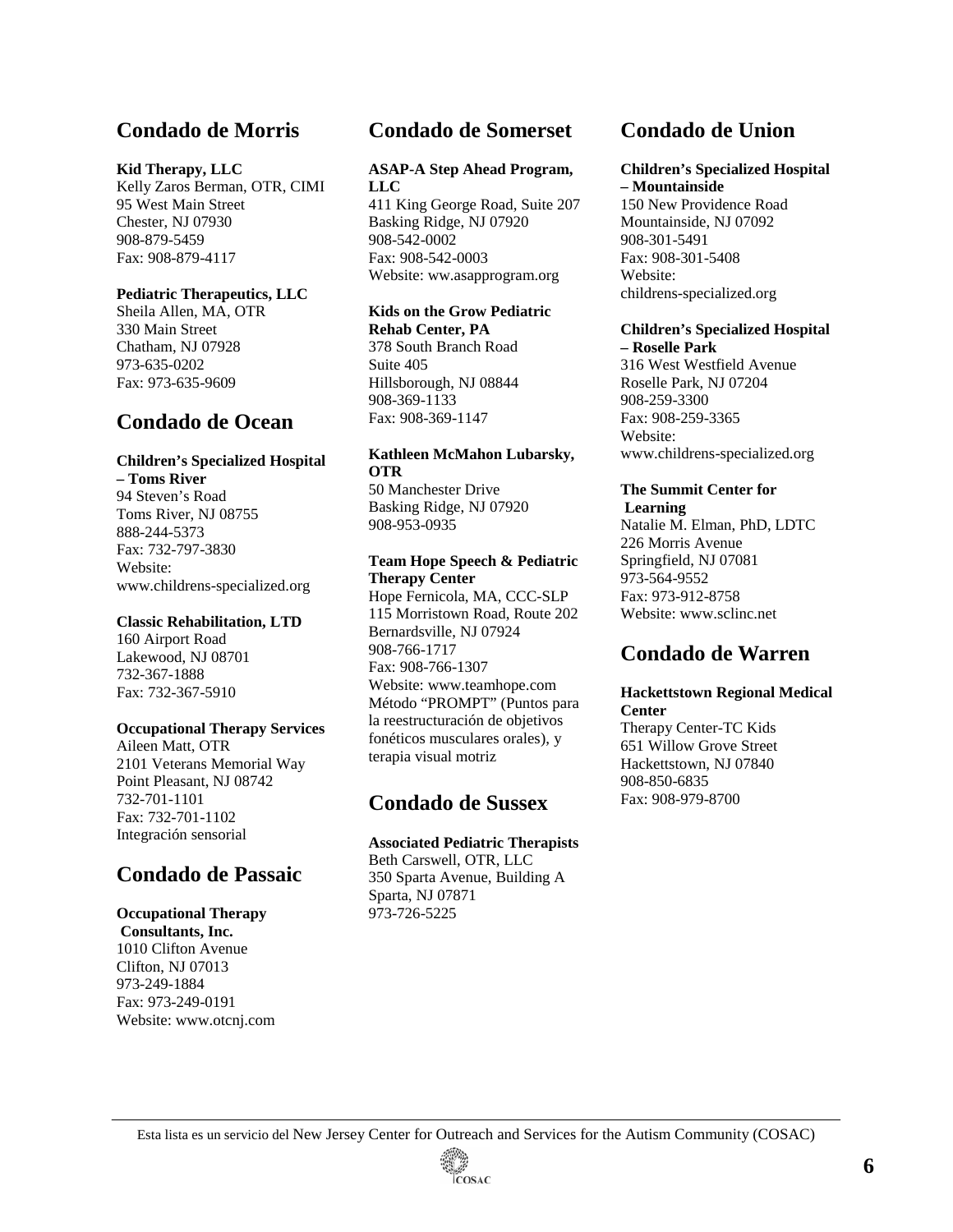# **Terapia Física**

### **Condado de Bergen**

### **The Children's Therapy Center**

29-01 Berkshire Road Fair Lawn, NJ 07410 201-797-7440 Fax: 201-797-1039 Website: thechildrenstherapycenter.org

### **TheraCare**

22-08 Route 208 Fair Lawn, NJ 07410 201-703-0400 Fax: 201-703-0457 Website: www.theracare.com Pago privado, sirve a los 21 condados

# **Condado de Burlington**

### **Mary's Place Pediatric Rehab, Inc.**  Tara Montague

9004 F Lincoln Drive West Marlton, NJ 08053 856-988-1160 Fax: 856-988-1183

# **Condado de Camden**

### **TheraCare**

6981 North Park Drive Pennsauken, NJ 08109 800-393-1306 Fax: 800-393-1307 Website: www.theracare.com Pago privado, sirve a los 21 condados

# **Voorhees Pediatric**

**Rehabilitation Services**  1304 Laurel Oak Road Voorhees, NJ 08043 856-346-3300, x. 482 Fax: 856-435-4223

# **Condado de Essex**

#### **Bloomfield Institute of Physical Occupational Therapy**

199 Broad Street, Suite 2D Bloomfield, NJ 07003 973-680-1971 Fax: 973-680-4837 Other location: 825 Bloomfield Avenue, Suite 105 Verona, NJ 07044 973-239-1176 Fax: 973-239-9201

### **Children's Specialized Hospital – Newark**

395-97 North  $5<sup>th</sup>$  Street Newark, NJ 07107 973-483-8998 Fax: 973-483-2864 Website: www.childrens-specialized.org

# **Condado de Hudson**

### **Jersey City Medical Center**

**Rehabilitation Services**  Sandra Freeman, Chief Speech & Audiology Provident Ambulatory Care Center 395 Grand Street, 3rd Floor Jersey City, NJ 07302 201-915-5410 Fax: 201-915-2411 Email: sfreeman@libertyhcs.org

# **Condado de Hunterdon**

### **Sensagration Whole Child Center, LLC**

75 North Street, Suite 11 Bloomsbury, NJ 08804 908-479-1000 Fax: 908-847-0389 Website: www.sensagration.com

# **Condado de Mercer**

# **Children's Specialized Hospital**

**Outpatient Center at Hamilton**  3575 Quakerbridge Road Hamilton, NJ 08619 609-631-2800 Fax: 609-631-2897 Website: www.children-specialized.org

### **Condado de Middlesex**

### **TheraCare**

3010 Bordentown Road Parlin, NJ 08059 732-553-1011 Fax: 732-553-0196 Website: www.theracare.com Pago privado, sirve a los 21 condados

# **Condado de Monmouth**

### **Children's Center Programs**

1115 Green Grove Road Neptune, NJ 07753 732-922-0228 Fax: 732-922-8133 Website: www.ccprograms.com

### **Speech Start, PA**

Bernadette Mullen, MA, CCC-SLP Victoria Vitello Parisi, MA, CCC-SLP 1 Bethany Road Hazlet, NJ 07730 732-888-3912 Fax: 732-888-3916 Email: speechstrt@aol.com

# **Condado de Morris**

#### **Pediatric Therapeutics, LLC**  Sheila Allen, MA, OTR 330 Main Street Chatham, NJ 07928 973-635-0202 Fax: 973-635-9609